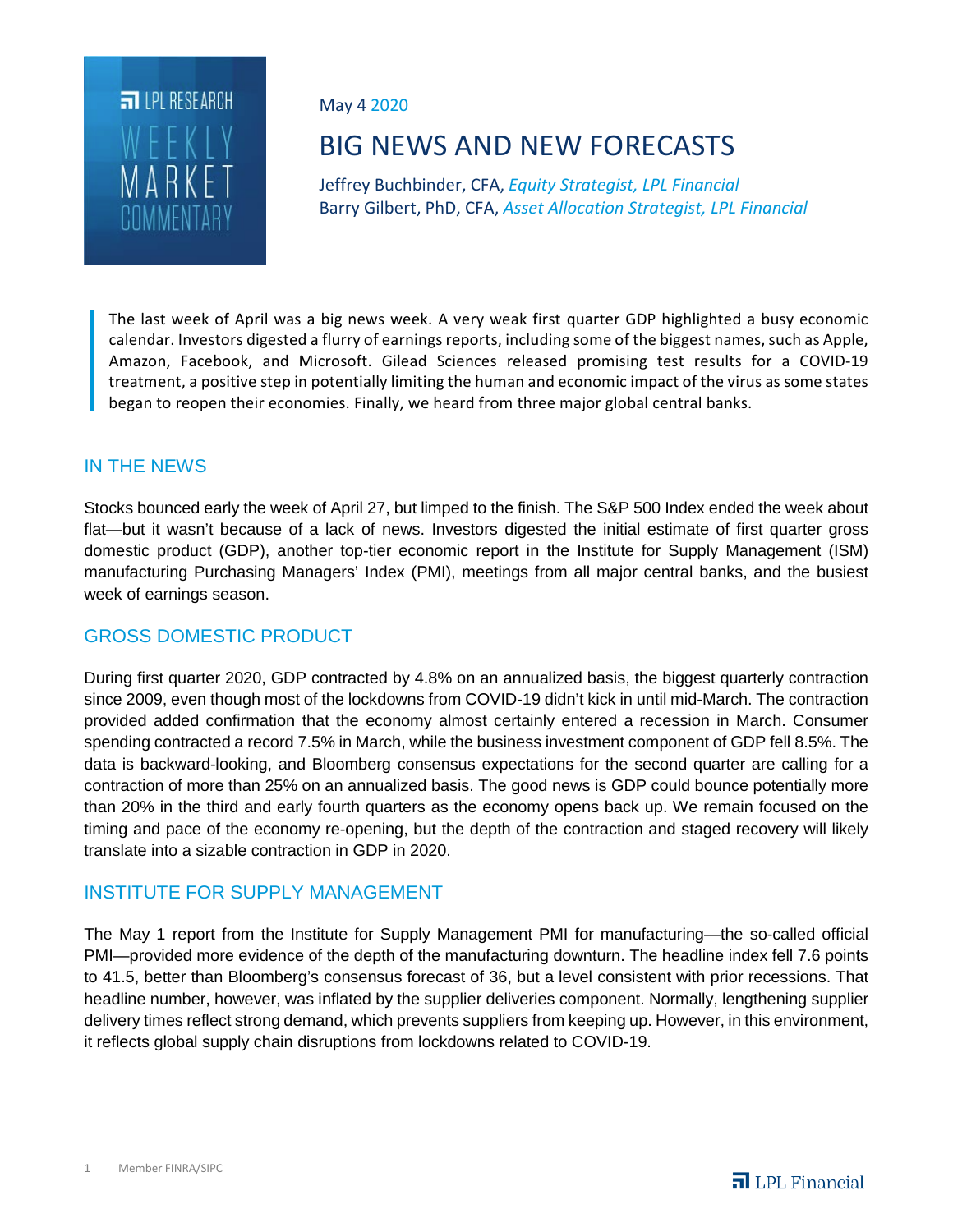

The new orders and employment components of the report, which both fell more than 15 points to around 27, are better indicators of where manufacturing activity in the United States is right now. The new orders number just missed the December 2008 level of 25.9, while the employment component set a new record low, putting the slump into proper perspective. Given the close relationship between manufacturing activity and corporate profits, earnings in the second quarter likely will take a significant hit before recovering in the second half of the year.

# CENTRAL BANK ROUNDUP

Central banks have responded quickly and effectively to COVID-19. The Federal Reserve (Fed), the European Central Bank (ECB), and the Bank of Japan (BOJ) all met separately the week of April 27 and collectively reasserted their resolve to do whatever is necessary to support the global economy. Rates are being held about as low as they can go, significant new programs to enhance market liquidity and support lending are in place, and asset purchases have accelerated **[Figure 1]**. In fact, with April data not yet completed, central bank assets have risen more than \$3 trillion the past two months, the biggest two-month jump on record. We do not think it's a coincidence that the S&P 500 bottomed the day after the Fed rolled out a wide range of emergency programs.

**Federal Reserve.** Prior to its policy announcement April 29, the Fed had expanded its program supporting municipalities by lowering the minimum size of the city or county to qualify. The Fed left its target rate unchanged at 0–0.25% and signaled that it is unlikely to remove its extraordinary policy support anytime soon. We believe the Fed may hold its policy rate near zero into 2022. Asset purchases are currently open-ended and have expanded to include corporate bonds, even including those packaged into investment-grade and high-yield bond exchange-traded funds. Interestingly, the Fed put the onus on Congress to use fiscal policy to help support the economy, something that was once unusual and is now commonplace.

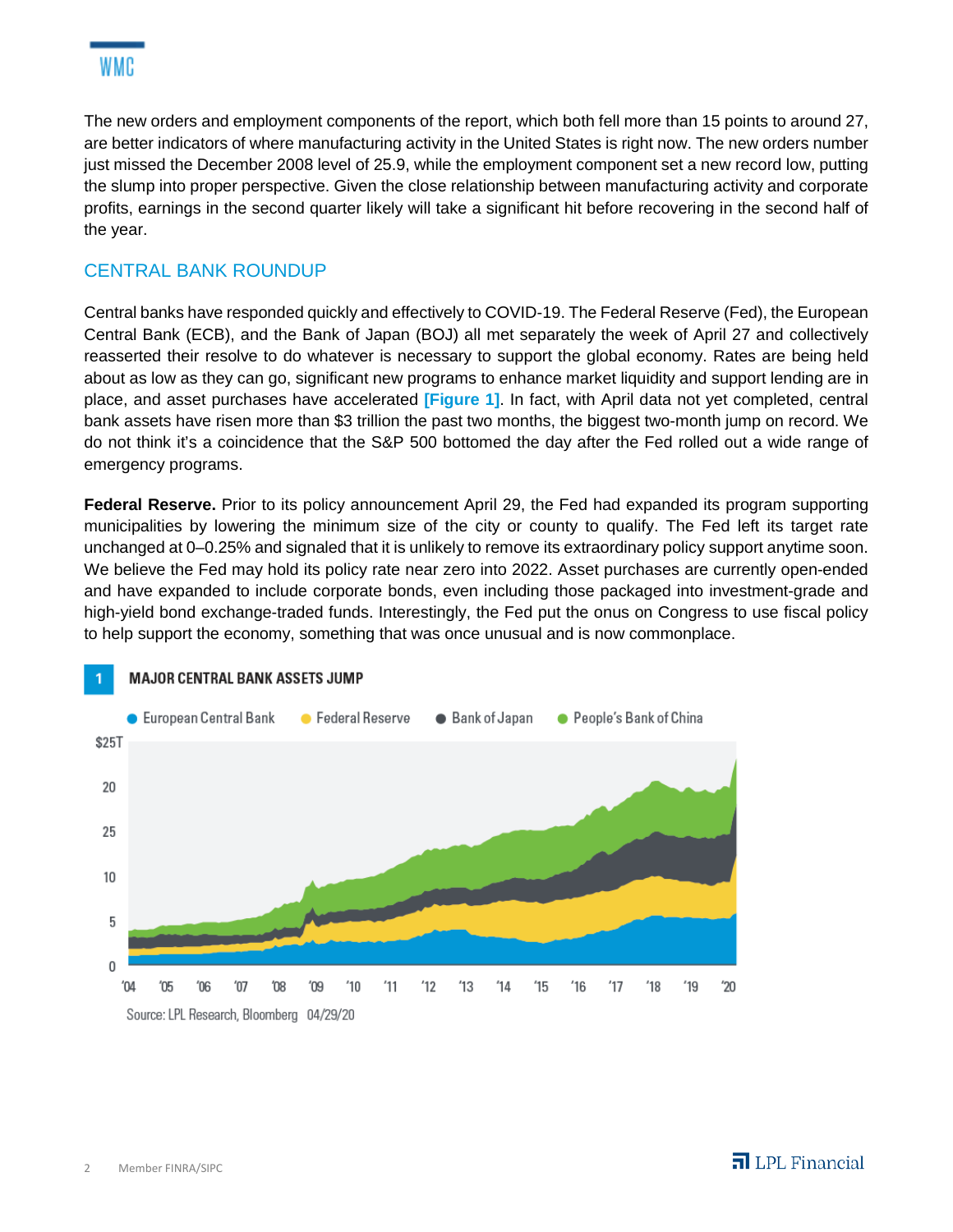**European Central Bank**. At its April 30 meeting, the ECB announced new refinancing operations and that it would ease conditions on long-term loans to banks, encouraging banks to increase lending. While some were disappointed the ECB did not add to its asset purchase program, President Christine Lagarde stressed that the program would continue at least until the end of the year and for as long as necessary, while leaving the door open to increase asset purchases quickly if needed. The ECB followed the Fed's lead and stressed continued fiscal policy is needed.

**Bank of Japan.** The BOJ met April 27 and announced that it would lift its cap on buying government bonds, making purchases open-ended, and triple the size of its corporate-bond commercial-debt purchases.

We offer more information on central bank actions in the *Street View* video, Central Banks Are All In.

# REVISED FORECASTS

While forecasting in this environment remains very difficult, we now know more than we did in mid-March. In light of the severity of the COVID-19 lockdowns, recent economic data, and evidence of a more gradual recovery received in the past six weeks since we last adjusted our forecasts, we are sharply reducing our 2020 estimates for GDP growth and earnings. We have widened our ranges and provided bear-case forecasts to reflect the significant uncertainty **[Figure 2]**.

We have significantly lowered our US, international, and global GDP growth forecasts for 2020, and we are now forecasting a full-year contraction in the United States and developed international region. Our prior forecasts assumed a shallower economic contraction from the lockdowns and a quicker and stronger rebound

### REVISED 2020 ECONOMIC & MARKET FORECASTS

#### **COVID-19 IMPACT ON GLOBAL GROWTH, EARNINGS, AND INTEREST RATES IS SIGNIFICANT**

| <b>Real Gross Domestic Product</b><br><b>Growth Forecasts (YoY)</b> | 2019 Actual | <b>LPL Research 2020 Forecast</b>         |                          |                          |
|---------------------------------------------------------------------|-------------|-------------------------------------------|--------------------------|--------------------------|
|                                                                     |             | <b>Prior to</b><br><b>COVID-19 Impact</b> | <b>Revised Base Case</b> | <b>Revised Bear Case</b> |
| <b>United States</b>                                                | 2.0%        | 1% to 1.25%                               | $-2\%$ to $-4\%$         | $-4\%$ to $-6\%$         |
| Developed ex-U.S.                                                   | 1.3%        | 0.75% to 1%                               | -3% to -5%               | -5% to -7%               |
| <b>Emerging Markets</b>                                             | 4.3%        | 3.75% to 4%                               | Flat to 2%               | -2% to Flat              |
| Global                                                              | 3.5%        | 2.5% to 2.75%                             | -2% to Flat              | -4% to -2%               |
| <b>U.S. Market Forecasts</b>                                        |             | <b>Prior to</b><br><b>COVID-19 Impact</b> | <b>Revised Base Case</b> | <b>Revised Bear Case</b> |
| 10-Year Treasury Yield                                              |             | 1.25 to 1.75%                             | 1.25 to 1.75%*           | 0 to 0.5%                |
| S&P 500 Earnings per Share                                          |             | \$138 to 142                              | \$120 to 125             | \$110 to 115             |
| S&P 500 Index Fair Value                                            |             | 3,150 to 3,200                            | 3,150 to 3,200*          | 2,400 or lower           |

Source: LPL Research, Bloomberg 05/01/20

\*No change at this time.

All indexes are unmanaged and cannot be invested into directly. Past performance is no guarantee of future results.

The opinions and economic forecasts set forth may not develop as predicted and are subject to change.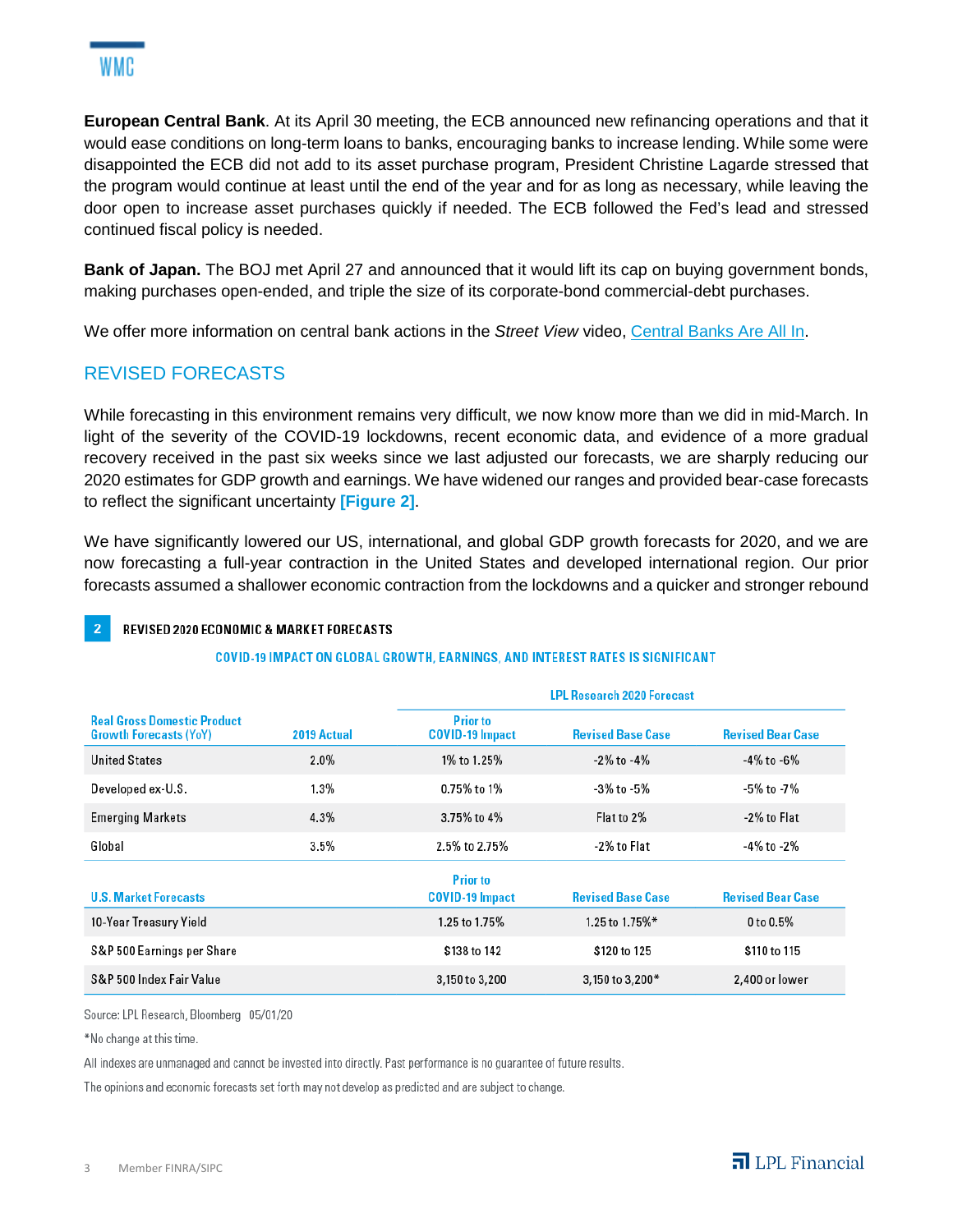than we now expect. It is important to note that the midpoints of our forecast GDP ranges are all at or above Bloomberg's consensus forecasts and reflect our belief that the second-half economic recovery, while gradual and delayed compared with our prior expectations, may be a bit stronger than economists currently anticipate.

We also lowered our 2020 earnings forecasts given what we've learned from corporate America during earnings season. Consensus estimates have been reduced by 25% since March 1 and may have to come down further. While we continue to expect a strong second-half rebound, a later start to the recovery and a bigger hit to the economy than we had anticipated translates into our reduced earnings forecast, which reflects a decline slightly larger than the typical decline in recessions of about 20%.

Our S&P 500 fair-value target and interest-rate forecasts are under review but remain unchanged for now.

# NEAR-TERM CAUTION

We continue to follow our Road to Recovery Playbook to help quide us through this challenging market environment. While we are encouraged by the stabilization of new COVID-19 cases and the massive stimulus put in place, stock market valuations are no longer as attractive. Our technical analysis work suggests we may be due for a pullback after the strongest bear market rally since World War II. We do not expect a full retest of the March 23 lows (2,237 on the S&P 500), which is 20% below the market's close on May 1, but a correction of 10–15% would not surprise us, based on the average pullback of 10% following a bear market rally. For tactical investors, we believe patience is prudent.

For long-term investors, we continue to believe stocks are more attractive than bonds at current valuations and, for now, we maintain our overweight equities recommendation and a corresponding underweight to fixed income assets.

Importantly, we have not changed our year-end 2020 S&P 500 fair-value target range of 3,150–3,200, roughly 11% from the May 1 market close at the low end of the range. We believe the stock market is appropriately looking ahead to normalized earnings, perhaps beginning in mid-2021. Though the timing of achieving some semblance of normal earnings is uncertain, and our fair-value target may not be reached by year-end, we believe a price-to-earnings multiple (PE) of 19 on \$165 per share in S&P 500 earnings, which gets us to around 3,150, is a reasonable fair-value target once normalized earnings come into view.